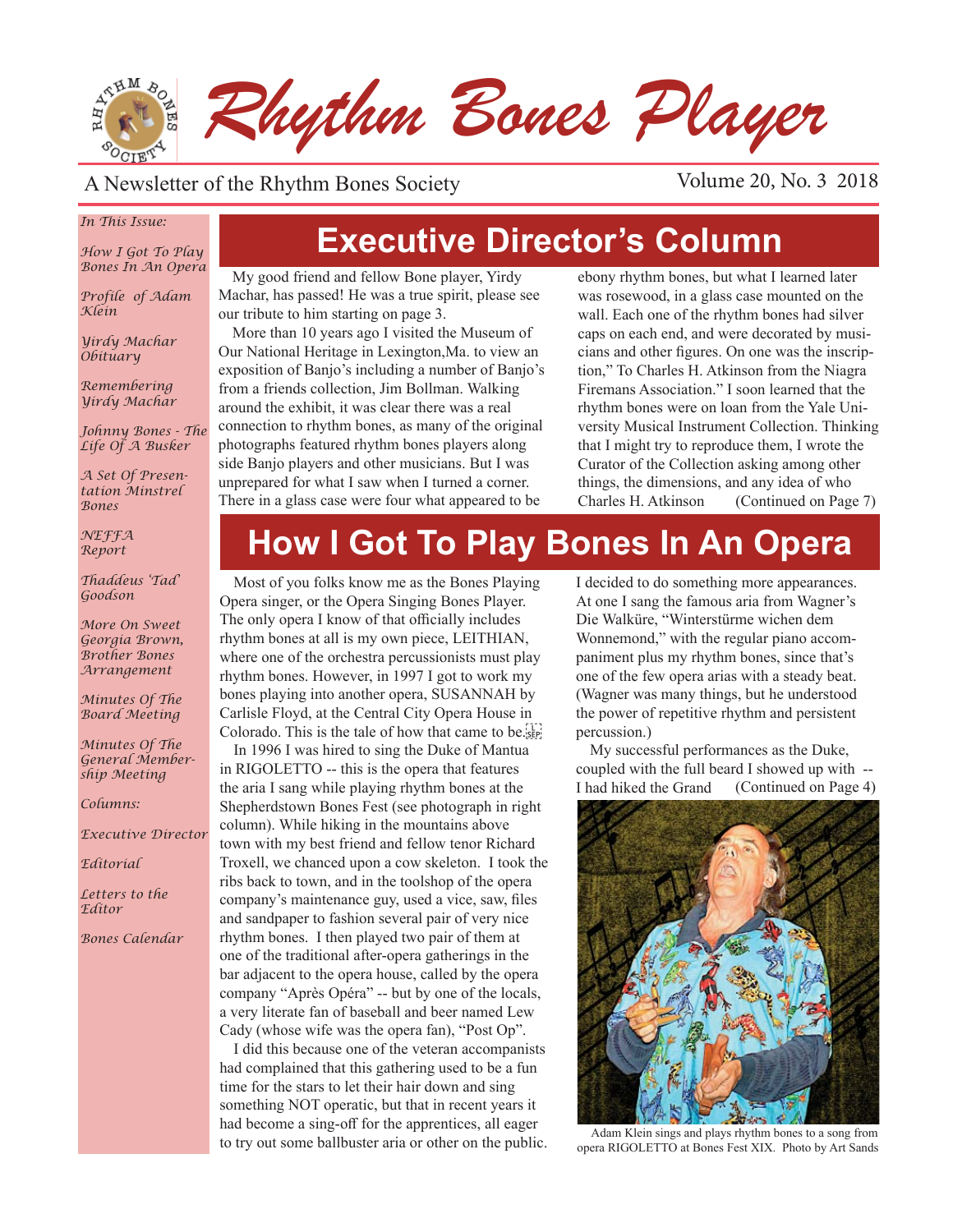#### **Editorial**

I join with others in this issue in remembering Yirdy Machar. I met him at the bones competition in Iowa and he came to Bones Fest IX staying at my house including a few days after the Fest. I have a ball cap that he calligraphed with my name, and I save it for special occasions. There was a Video of the Month in September remembering Yirdy, and you can view it at http://rhythmbones.org/ video/YirdyMacharTributeVideo.mp4.

Bones Fest V was the first Fest Adam Klein attended, and we were wowed by his operatic voice and rhythm bones playing accompanied by Constance Cook. Over the years he attended several Fests and this year with his wife, Tami Swartz, an opera singer herself. His story of playing rhythm bones in an opera begins on Page 1.

I first contacted the Harlem Globetrotters about the *Sweet Georgia Brown* record in 2000. A man by the name of Governor Vaughn sent me Page 1 of a history of the recording. I forgot about it until lately, and when I contacted them again they sent me a full copy. The story of how it became their theme song is on Page 6.

The minutes from the Board and General Membership Meetings are a reconstruction from the memories of the Board. After BFXXII, I transcribed my notes of these meetings and emailed them to the Board for review. When I went to insert them into this newsletter, I could not find that email and the Board had to reconstruct. This fact will be noted at the meetings at BFXXIII.

## **Minutes Of The General Membership Meeting**

The meeting was called to order by Executive Director, Steve Brown, on June 9, 2018, about 3 PM, outside the Governor's Pavilion in Lincoln, NH with all members present except Dennis Riedesel and Kenny Wolin. The Minutes of the previous Board meeting were approved as printed in the newsletter. The Treasurer's Report was read and approved.

The Board sitting as the Nominating Committee nominated the existing members to run for the coming year.

Skeff Flynn had more RBS Brochures printed and the motion was made and approved to reimburse him for that expenditure.

There was extensive discussion about Bones Fest XXIII. We received a proposal from Randy Seppala to hold a 'Blues' Bones Fest in Clarksdale, MS and a proposal for a Bones Fest held at the same time as the Abbeyfeale Fleadh and Bones Competition in Ireland. We noted that we really would like a Fest in Ireland, but unfortunately, the dates for both proposals are on the same weekend. We will contact Randy about changing the date and poll the members at the General Membership Meeting to see how many might attend each Fest.

The meeting was adjourned at about 4:30 PM. Respectfully submitted, Steve

#### **Minutes Of The Board Meeting**

The meeting was called to order by Executive Director, Steve Brown, on June 9, 2018, about 4:30 PM, in the Governor's Pavilion in Lincoln, NH. The minutes of the last meeting were read and approved as printed in the newsletter. Steve Wixson presented the Treasurer's Report noting we have a bank balance of just over \$7,000. Steve Wixson presented the slate of officers from the Nominating Committee, and Steve Brown opened the floor for nominations. Being none the motion was made and approved to elect the following by acclamation, Steve Brown, Executive Director, Bill Vits, Assistant Director, Steve Wixson, Secretary/ Treasurer, and Members At Large, Skeffington Flynn, Sharon Mescher, Dennis Riedesel and Kenny Wolin.

Steve Brown led a discussion about BFXXIII and a straw vote was taken to see how many might attend in Clarksdale and Ireland. There was strong support for both Fests.

The meeting was adjourned at about 4:25 PM. Respectfully submitted, Steve Wixson, Secretary.

#### *Rhythm Bones Player*

Rhythm Bones Society Volume 20, No 3 Third Quarter 2018 ISSN: 1545-1380

Editor Steve Wixson wixson@epbfi .com

Executive Director Stephen Brown bones@crystal-mtn.com

Web Site Coordinator Steve Wixson webmaster@rhythmbones.com

Board of Directors Steve Brown, Executive Director Skeffington Flynn Sharon Mescher Dennis Riedesel Bill Vits, Assistant Director Steve Wixson, Secretary/Treasurer Kenny Wolin

 The Rhythm Bones Player is published quarterly by the Rhythm Bones Society. Nonmember subscriptions are \$10 for one year; RBS members receive the Player as part of their dues.

 The Rhythm Bones Players welcomes letters to the Editor and article on any aspect of bones playing. All material submitted for consideration is subject to editing and condensation.

Rhythm Bones Central web site: rhythmbones.org

## **Yirdy Machar Obituary**

Member Yirdy 'MacBones' Machar, aged 71, passed away Monday, July 9, 2018. He was born in Glasgow, Scotland, and lived in many different countries before settling down in Denmark some 35 years ago. He was divorced and the father of two children and was a grandfather and a great grandfather too.

Since 1991 he lived in a wooden cottage under a large oak tree at the edge of a forest near Kattegat on the island of Zealand together with his soulmate Mette whom he met back in 1985.

As Yirdy's father was a Naval Officer and travelled a lot his schooling took place in many different countries. He was however fortunate enough to spend some time in Kirkcaldy, Fife, Scotland, where he because of his then bad hand writing received special tuition from Tom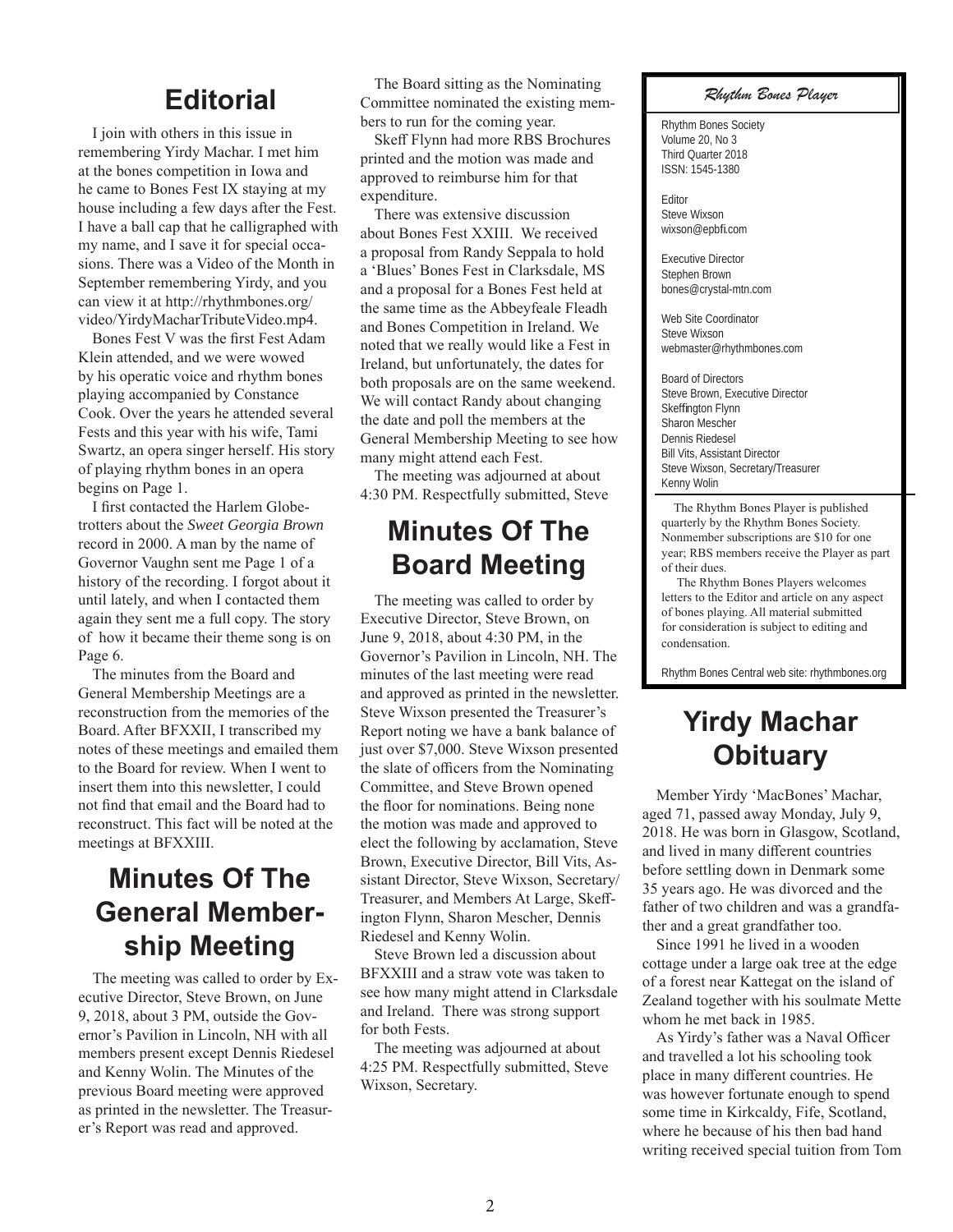Gourdie who was a prominent Scottish calligrapher, artist and teacher.

Yirdy left home at an early age and joined the UK Armed Forces. He served in Tabuk, Saudi Arabia, and also at The Royal Air Force Station located in Leuchars, Fife, Scotland, where he was a member of the Mountain Rescue Team.

After moving to Denmark Yirdy worked as a pub bartender in Copenhagen for some time until he got stabbed. Following that he devoted himself to the music and the calligraphy.

Yirdy was a passionate rhythm bones and spoons player and loved entertaining audiences with his playing music, his singing and his story telling as well as giving workshops on rhythm bones and spoons and other instruments.

Even in his last days he felt like entertaining. He would crack jokes on the staff at the hospital and on several occasions he captivated the staff with his rhythm bones playing.

Yirdy was a gentleman with a capital G, a man of independent mind, an honest man. He also taught the fine art of Calligraphy.

He learned playing rhythm bones from his family and played a variety of other instruments over the years including pipe band side drum, tenor drum and bass drum, bodhran, harmonica, concertina, diatonic accordion - or button box as he preferred to call it - tin whistle, acoustic bass guitar and mandolin.

A versatile musician who performed with many different bands as well as at myriad venues including pubs, clubs, concerts, cabarets, old-time music halls, radio & television broadcasts, variety shows, folk nights, and festivals around the world as well as in Denmark.

Always carrying his favorite rhythm bones and spoons with him in his rucksack. He mastered two handed playing and would play anything from two to four bones in each hand and for that matter all sorts of spoons.

He used a variety of rhythm bones from various makers, Paddy Sport Murphy, Steve Brown, Nick Driver and Victor Smith (a Shetlander living in Denmark) of Flatbush Stringed Instruments. Victor Smith was the one who made the lovely pair of Brazilian Rosewood Spoons for Yirdy.

He won the 'World Bones Champi-

onship in Iowa in 2002, and competed in the All Ireland Bones Contest a couple of times. He attended Bones Fest XIX and won the hearts of attendees. There are also couple of YouTube videos featuring Yirdy.

His fine playing stays with us in the form of two CDs - 'Mac Bones and the B Band' and 'BoneZone - In Session' - where Yirdy plays rhythm bones or spoons on most of the tracks.

Yirdy 'MacBones' Machar will live on in our memories and hearts. *Mette Warming*

#### **Remembering Yirdy Machar**

Like so many other RBS members who knew him, I met Yirdy in 2005 at Bones Fest IX in Chattanooga, Tennessee.

Yirdy was a person you could hardly forget. For starters, there was Yirdy's distinctive physique. He looked like Santa. Yirdy himself admitted that he has "doubled as Father Christmas." In addition to his majestic appearance, Yirdy had an incredibly soothing voice. Listening to Yirdy speak was mesmerizing. He reminded me of a professor I had many years ago whose voice was so soothing we could listen to him talk all day long. And if you thought Yirdy's speaking voice was marvelous, his singing voice was even more phenomenal. Women seemed to melt at the sound of it. Well, my significant other always went gaga when I played Yirdy's *Mac Bones and the B Band* CD. And then there was Yirdy's cheeky sense of humor. He was lots of fun to be with. Yirdy was one of those folks who attracted people like a magnet. You couldn't help but be taken in by the guy.

RBS members at that Bones Fest might best remember Yirdy for the workshop he gave on his "Full House" method for rattling eight bones. Or maybe it was Yirdy demonstrating the fine art of calligraphy. Or maybe it was Yirdy's outstanding performance at the public stage show. But no matter why you remembered him, everyone's life was brightened at Bones Fest IX by Yirdy's infectious congeniality. It's no wonder that Yirdy was such a big hit that year.

Personally, what endeared me most to Yirdy were some life experiences we had in common. Like, we were about the same age (less than a year apart). And we both attended a handful of elementary schools (5 for me, 4 or 5 for Yirdy depending how you count them). We both left home and joined the military at a young age (me at 17, Yirdy even younger). Years later when much older, we both won the NTCMA (National Traditional Country Music Association) Bones Contest (Yirdy in 2002, me in 2004). And we both regularly rattled eight bones (distinctly different grip styles, but 8 bones nonetheless). I felt a special bond with Yirdy because of the life experiences we had in common. I'm sure a great many other folks had their own special connection with Yirdy.

Yirdy was larger than life and a legendary bones player. We will dearly miss him. *Scott Miller*

In 2002 I flew to Avoca, Iowa to compete in the National Traditional Country Music Association's World Bones and Spoons Championship. It was a sudden decision for me and I hadn't really made any accommodations. I arrived Friday afternoon, and met a fellow competitor, Yirdy Machar, a Scotsman living in Denmark, who had traveled all the way from Denmark to compete. Yirdy was renting a motel room with two beds, and quickly offered to share. The next morning as we were preparing for our competition, I pulled out the whistle and played some jigs. "Would you accompany me?"he asked, "But of course!" I replied. It was a magical week end, hanging with Yirdy, and the other rhythm bones players. At the end of the week end we all five rhythm bones players pledged to go to Abbeyfeale and compete in the All Ireland Bone Playing Championship, a pledge only Yirdy and I were to keep. I would meet him again several times over the years, sharing another room with him in 2004, and bunking at Steve Wixson's house in 2005. He was a true spirit, generous, open, supportive, and a great friend. He came in first that first year in Avoca, and beat me soundly. I returned the favor in 2003, and 2004. But we were joyous competitors, always supporting the other. RIP Yirdy! Slainte Mhath, As Aye. Yirdy MacBones. *Steve Brown*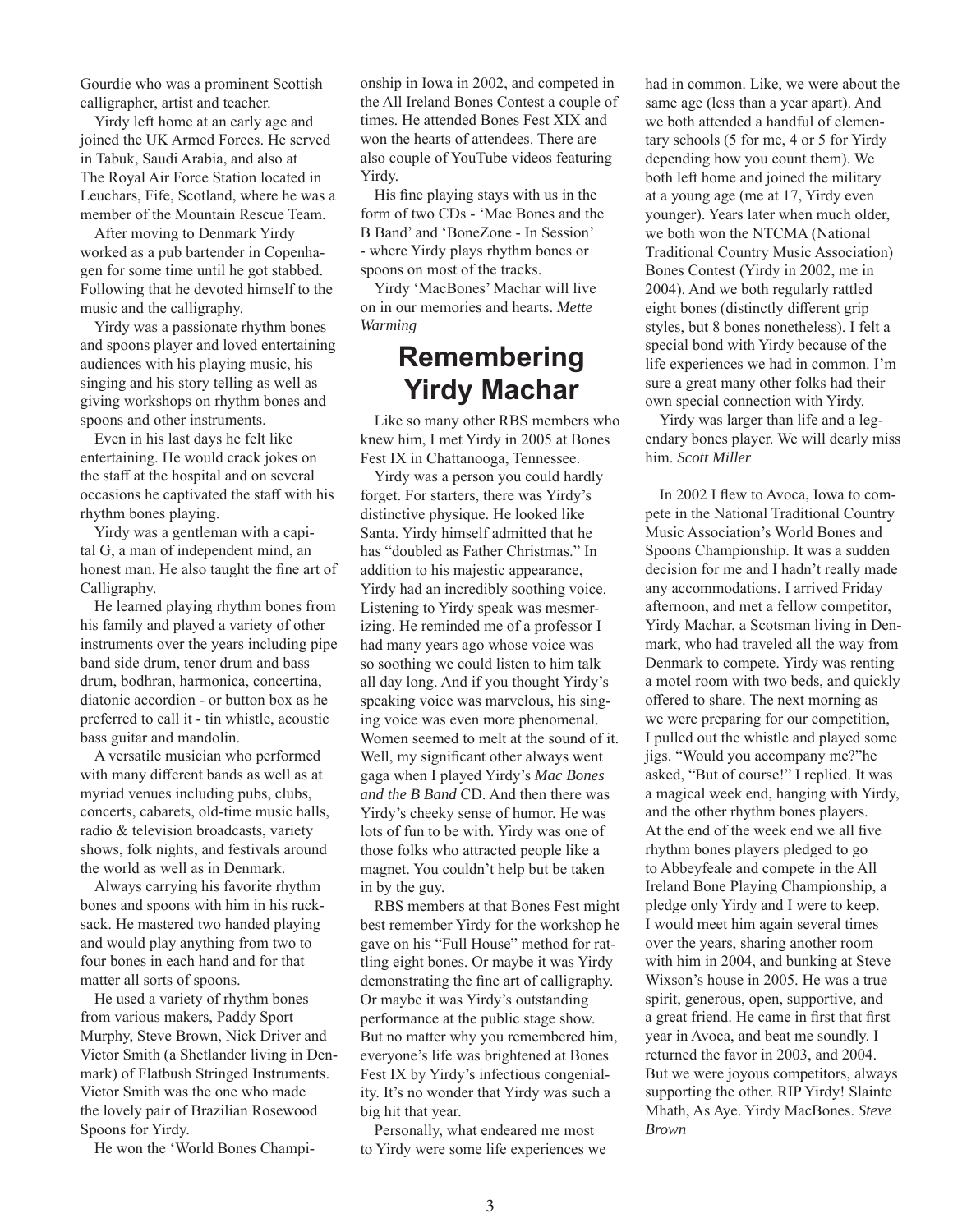(Continued from Page 1)

Canyon with a friend prior to the start of the opera gig, and hadn't shaved in weeks -- earned me a return contract for the 1997 season, as Sam in SUSAN-NAH. Artistic Director John Moriarty said he would never have thought of me for the role had I not arrived in Central with that beard, which the director of RIGOLETTO asked me to keep for the role of the Duke; but Sam is a bit of a mountain man so the beard worked to get me the part, although by 1997 I was clean shaven again; no one minded.

Well, there's this one little song at the end of the first act of SUSANNAH. known as the Jaybird Song. For those of you who don't know this opera, it's an American piece by the aforementioned Floyd, who also wrote an opera based on Steinbeck's OF MICE AND MEN, and several others besides. The plot, based on the biblical tale of Susannah and the Elders, takes place in the fictitious village of New Hope Valley, Tennessee, a close-knit, closed-minded community of mostly hypocrites. The three good people are Susannah Polk and her brother Sam, and a simple-minded neighbor named Little Bat. Before everything goes south, back home late one evening Susannah begs Sam to sing her favorite song: the Jaybird Song. "Jaybird sittin' on a hick'ry limb, he winked at me and I winked at him, I picked up a brickbat and hit him on the chin.... Looky here, little boy, don'tcha do that agin!"

So we come to the first blocking rehearsal for this scene. (In stage-ese, a blocking rehearsal is where the director and singers figure out where to be and go on stage during the scene. In opera, sometimes this is the limit as far as characterization is expected to be developed, but I've generally been luckier than that, with directors who hope the singers will be real people up there. This was always the case in Central City.) Moriarty, also the principal conductor of the company, remembered my numbers with rhythm bones at Post Op the year before, and stepped way outside his purview by suggesting to the stage director that when I sing Jaybird I also play rhythm bones. Michael Ehrman, however, a congenial chap, took the suggestion easily, and so for the first time possibly in the history of this opera, or maybe any opera, Sam

Polk played rhythm bones while singing Jaybird with his sister Susannah on a balmy summer evening, one day afore the elders done spied Susannah a-bathin' in a stream they was a-scoutin' out for a place for Preacher Blitch to baptize people - didn't matter hit was the Polks' own property, didn't matter hit was where Susannah had always done her bathin'. Let's just say that the ending of the opera bears no resemblance at all to the ending of Footloose.

So, folks, there you have it: for eight or ten performances, at 8,500 feet above sea level, in 1997, in Central City, Colorado, I played rhythm bones, freshly made from a cow's remains at 9000 feet, in an opera. The next time I did Sam was in 2014, with Utopia Opera in New York City. I got to be the dialect coach but was not asked to play rhythm bones. Thankee kindly for your attention. *Adam C J Klein*

## **Profile of Adam Klein**

ADAM C J KLEIN was born in Port Jefferson, Long Island in 1960 and grew up split between nearby Setauket and world-away New York City. He is a selftaught traditional music singer/player/ songwriter and an opera singer/composer with a Master's degree from Indiana University School of Music, Bloomington.

By age 12 he was lining up different sized terracotta plant pots to play like xylophones, and at 17 he taught himself jaw harp, built his first dulcimer and started playing spoons after seeing a player at the Carter Family Memorial Music Center in Hiltons, Virginia; so when at age 18, having recently found a cow skeleton in Frederick, Maryland, he first saw bones being played, by Jeff Warner, accompanying Jeff Davis playing *The Falls of Richmond* on the banjo, he fashioned a pair from the ribs and figured out some rudimentary technique.

After meeting Percy Danforth at the Croton Clearwater Revival folk festival in 1981, it was all over: he then began making bones from wood, more or less after Percy's design. When he returned to Croton the following summer to show Percy his creations, Percy wasn't there, but people wanting bones were there and he sold out the dozen or so pair he'd brought with him. He's bade rhythm

bones off and on ever since.

Meeting Steve Brown at his table at NEFFA in 2001 or so, he noticed some more artistic shapes, which prompted a flurry of radical design experiments with the ultimate purpose of increasing the tonal range and varying the volume of the instrument beyond what one pair can be made to do.

He has now settled on two main designs: Tree Ribs which more closely imitate the changing curve of a rib: and Klave Klakkers which give a recognizable musical tone rather than the traditional click, for play in ensembles such as bateria, the Brazilian samba percussion tradition, and Latin music in general, where the clave is the main timekeeper.

Being a singer, he uses rhythm bones primarily as a song's accompanying instrument, but will happily jam on rhythm bones with players of other instruments, from dulcimer to Cajun band to African drumming ensemble. The one kind of music he won't jam to is the prerecorded kind: music for him is a community activity.

His playing style, nurtured by Percy Danforth and developed with fellow player Art Scholtz in the early 80s, has grown more eclectic due to contact with RBS members such as Steve Brown, Jim Runner, the Meschers, Tim Reilly, Bill Vits, Kenny Wolin, Skeffington Flynn and Jonathan Danforth, who along with all RBS members demonstrate to the world the astounding variety achievable by just banging two sticks together, and who we hope in time will pull rhythm bones out of their long obscurity back into the public consciousness where they can take their rightful place beside the other amazing human inventions known as musical instruments.

#### **Bones Calendar**

**Bones Fest XXIII.** May 2-5, 2019, in Clarksdale, MS. Host is Randy Seppala. See details on Page 8 and on our website.

**NTCMA Bones Contest.** August - September, 2019 (dates not posted yet), LeMars, IA. Bones Contest will likely be on Sunday.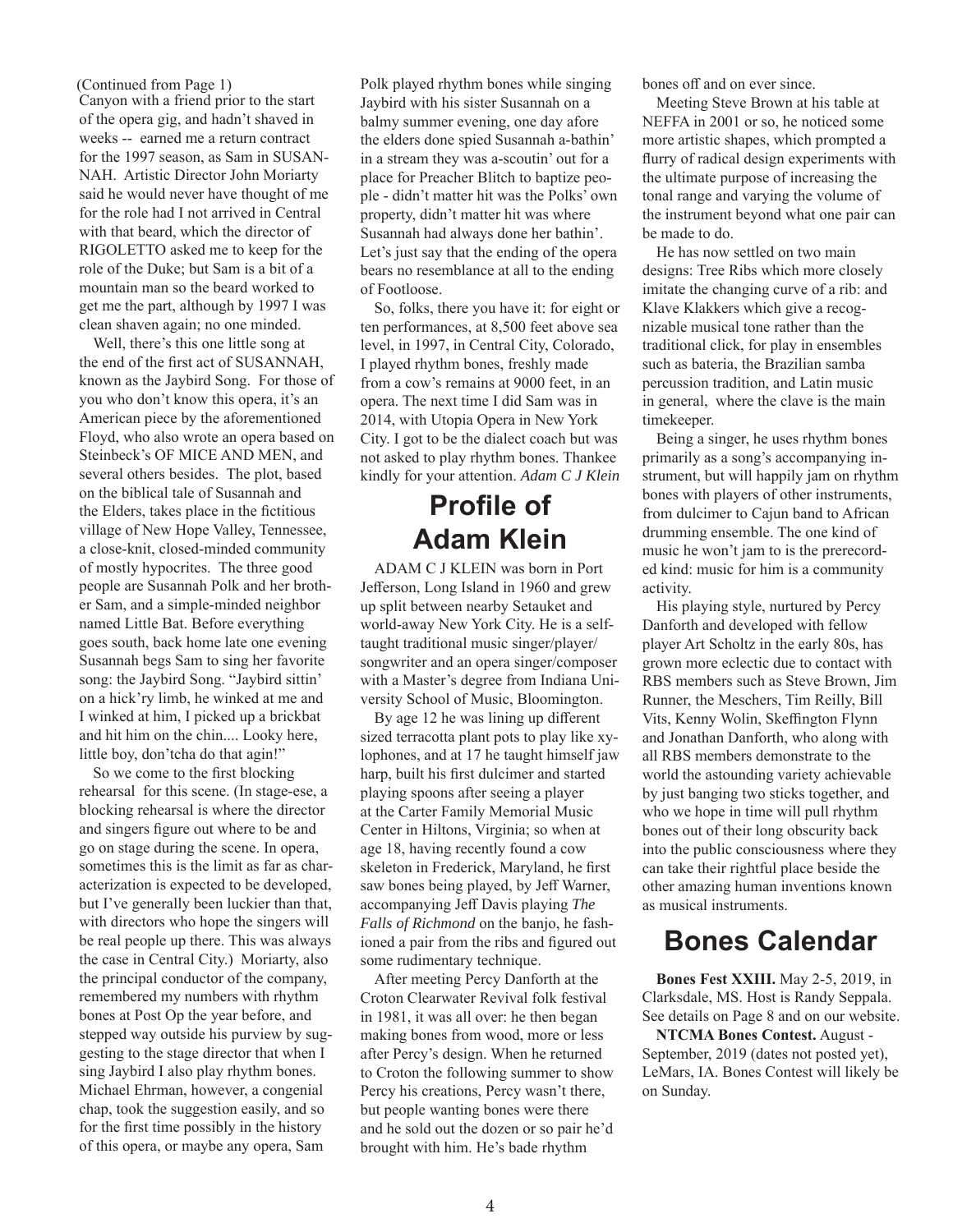#### **Johnny Bones the Life of a Busker**

I have told parts of this story several times at Bones Fests. I was walking down the street in Tombstone and heard the clatter of rhythm bones across the street. There was Johnny Bones the first rhythm bones player I had heard since my grandfather died in 1967. He told me about the Rhythm Bones Society and on-line lessons and off I went. Little did I know that chance meeting would change my life. After practicing all summer back in NY, I returned to Arizona and started playing the rhythm bones with the minstrels. In doing so I learned a lot about busking and a very unusual individual.

Most of the rhythm bones players I have met over the years are lovers of music and playing the bones. Many play other instruments and the rhythm bones are just part of their repertoire. Very few are musicians who make their entire living playing rhythm bones. Johnny Bones has made his living entirely from busking while playing rhythm bones for almost 11 years.

Starting life in Toledo, Ohio he worked various occupations: roofing, restaurants, a minstrel show performer on banjo and actually played hard rock guitar for a while. He confesses to being a stunt junky and loved performing in gunfight shows near Phoenix, AZ. Diving out of windows, falling off roofs, being thrown over hitching rails were part of the fun. However, that is a young man's game and will take a toll on the body after a while.

His first exposure to rhythm bones was a Percy Danforth video. He said he watched it long enough to see how to hold them and get a few clicks then turned off the video because he wanted to develop his own style, which is not unusual as you who have attended a few Bones Fests can attest. Most of us have our own style of play. He continues to wish for a set of Danforth bones. The ones he uses in Tombstone are hand made by him from buffalo ribs.

He has made a study of the old time minstrel shows which usually had a Mr. Bones and a Mr. Tambo or tambourine player. The clothing style of these old time bones men led to the crazy and

colorful costumes that Johnny wears to attract attention on the streets of Tombstone, Arizona. He can be seen and heard 6 or 7 days a week on Allen Street. He is usually alone except on Monday when he is joined by the rest of the Silver King Minstrels consisting of Joe Andrews on banjo, Burt Webster on guitar and vocals, and me on harmonica and rhythm bones. When he is alone he has a boom box hidden inside an old carpet bag sitting on an antique chair. It is fun for me to watch various people's reactions to him and his costumes. Most people really get a laugh out of it and want their pictures taken with him. After 11 years he has become an institution on Allen Street and returning visitors will go out of their way to look for him. A large poster picture of him and a British tourist was at one time on display in Heathrow Airport in England.

Busking is a meager living at best but the people he comes in contact with can make it worthwhile. He tells of a young man with cerebral palsy being pushed past him in a wheel chair. His head was down and he was unreactive until he heard the rhythm bones and music. His head came up and he got excited and clapped and tried to sing and dance. After the song his parents wheeled him on and unfortunately he retracted back into his former state. His mother told Johnny that was the first time in two years he had reacted to anything. Another time a couple walking with the woman's mother came by. The mother was a stroke victim and very downcast. She saw Johnny and stared and looked him up and down and smiled a big grin. Passing by she turned back and grinned again. The daughter came back and told Johnny her mother had not smiled in a very long time. Being a crazy looking bones player can have its rewards.

There can also be frustrations. In 2012 a new city administration was determined to get rid of buskers and particularly Johnny Bones. They passed an ordinance that was unconstitutional forbidding busking without a permit. Johnny contacted the ACLU and got them involved. The city was forced to back down as the ordinance was deemed a restriction of free speech. Johnny had weathered another storm. He has persevered through 100 degree days, high winds (from

weather and politicians), and other buskers trying to take his spot and seems content to do so for the foreseeable future.

Tombstone now seems comfortable with having Johnny around. He is often in parades for special events. The Silver King Minstrels open the music for Wild West Days. We played at the annual Christmas Charity Ball in Schieffelin Hall built in 1881 with 1800s music and costumes. Rhythm Bones and Johnny are here to stay. *Gerry Hines*

## **NEEFA Report**

Although it's looked little like spring around here over the last month, one sure sign of spring was seen last week end as the 74th New England Folk Festival was held in Mansfield, MA much to the delight of people interested in Folk Music and Dance. And in the heart of it was rhythm bones, as usual. Rhythm bones players and would be rhythm bones players descended upon the festival as more than 60 people participated in the Rhythm Bones Workshop.

Rhythm Bones Society members Bruno Giles, Ari Urlbaum, Skeff Flynn, Ron Bruschi, Tim Riley, Constance Cook, and Adam Klien, as well as long time rhythm bone player Tom Weldon provided teaching support as I attempted to describe the basic elements of playing rhythm bones.

The audience was a mixture of local attendee's and some from as far away as Denmark. Jessye Bartlett, co-host of Bones Fest XXII, attended to encourage all attendee's to come to Franconia Notch in June for Bones Fest XXII.

At the completion of the rattle section, it seemed that more than 50% of the attendee's completed the task! Each of the Rhythm Bones Instructors then demonstrated their own style in individual performances and several pass offs. Regular attendee Jeremy Brown displayed his two handed style, while delighting the attendees, and then attempting to hug each one. Many a happy face left the workshop, some of whom cemented their rhythm bone playing by purchasing their own pair of rhythm bones, before going off into the world to demonstrate a new found skill.

And as they filed out of the workshop a voice was heard to exclaim, "See you in New Hampshire for Bones Fest XXII!" *Steve Brown*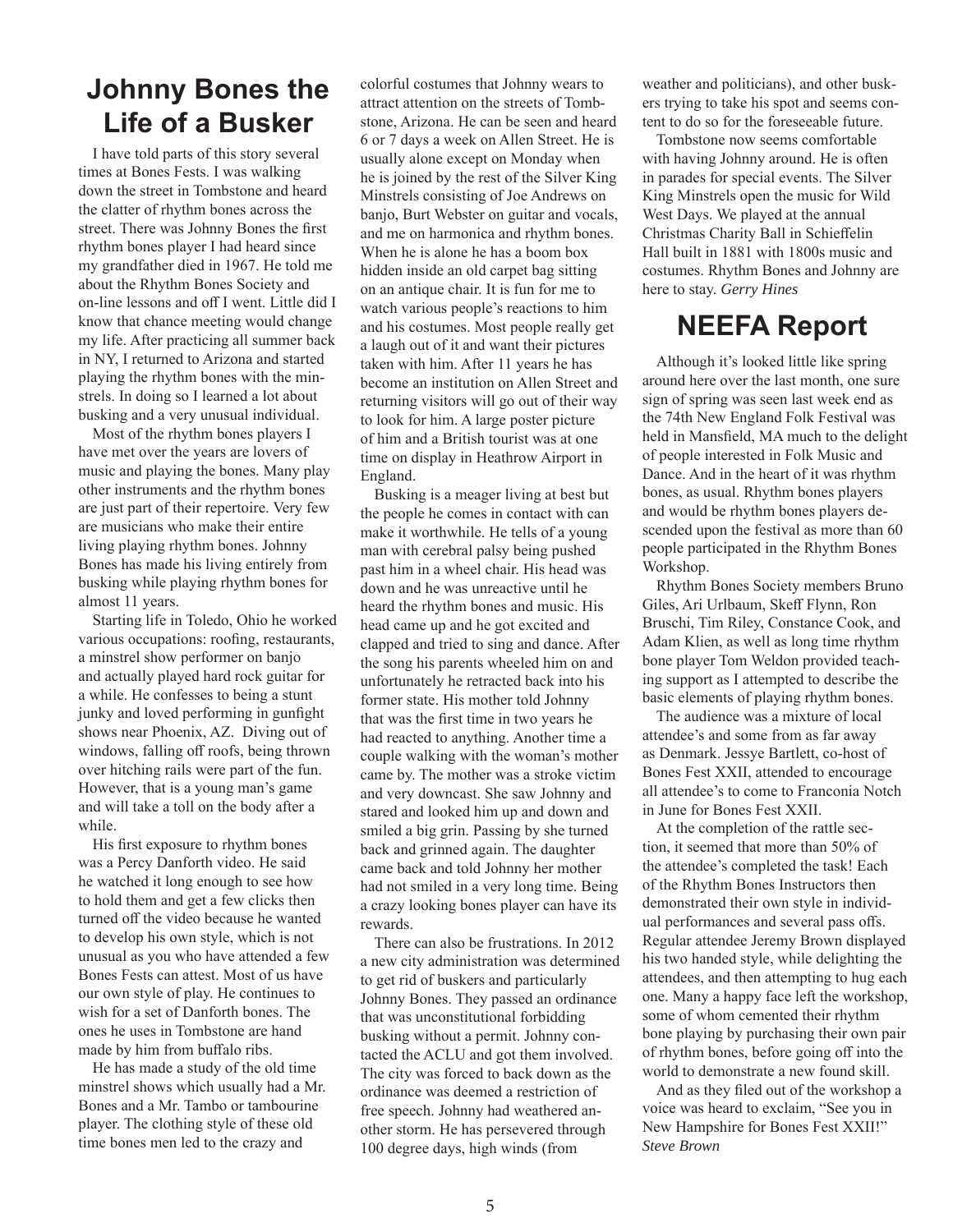### **Thaddeus 'Tad' Goodson**

Thaddeus "Tad" Goodson (1869-1957) was an African American rhythm bones player who lived in Richland County, South Carolina near the capital of Columbia. Some of the songs he played were recorded by Charles Seeger for the WPA in 1939 which I had digitally transferred by the American Folklife Center and have uploaded to YouTube (https:// bit.ly/2OVoXLt). He is immortalized in the book Tales of the Congaree which collects his fables, folklore and songs from the 1920's. His family still has his cherished rhythm bones and sixty one years after his death, he has inspired me to pick up the bones myself. Thanks Tad!



Here are the songs that feature rhythm bones on those recordings. Please note the "n" word is found in some of these songs. I'm planning on getting a show together to showcase these songs, hence me playing rhythm bones, so some lyrics will need to be changed. *Hardy Childers*

*That Girl I Love*: https://youtu.be/g9Kepzpwna8 *Roll Down the Line*: https://youtu.be/V8p14lYyqlE *Slide On, Tramps*: https://youtu.be/YYuXXmN4DJk, *Bile Dem Cabbage Down*: https://youtu.be/FVMFcYw1JR4, *My True Love Treat Me So Cold*: https://youtu.be/HGTzfGPk6-A, *Ridin' on a Humpbacked Mule*: https://youtu.be/\_aMNPQErQOE, and *I'm the Leader of High Society (Since I Got Mine)*: https://youtu.be/DrSTRhP2mrc.

## **More on** *Sweet Georgia Brown***, Brother Bones Arrangement**

There is a story about Brother Bones, that is Freeman Davis, in *Rhythm Bones Player*, Vol 4, No 3, with information about his life and his recording of *Sweet Georgia Brown* which due to its adoption as the theme song of the Harlem Globtrotters (HGT) basketball team is one of the most played songs in the history of recorded music. From the point of view of rhythm bones players, it is a shame that most listeners do not realize that rhythm bones are the percussion instrument in that recording.

*Sweet Georgia Brown* is a jazz standard and pop tune written in 1925 by Ben Bernie and Maceo Pinkard and Kenneth Casey. The song was reasonably popular when it was written and recorded by several popular singers.

According to Wikipedia, "reportedly Ben Bernie came up with the concept for the song's lyrics – although he is not the accredited lyricist – after meeting Dr. George Thaddeus Brown in New York City. Dr. Brown, a longtime member of the State House of Representatives for Georgia, told Bernie about Dr. Brown's daughter, Georgia Brown, and how subsequent to the baby girl's birth on August 11, 1911, the Georgia General Assembly had issued a declaration that she was to be named Georgia after the state, an anecdote which would be directly referenced by the song's lyric: "Georgia claimed her – Georgia named her."

"The tune was first recorded on March 19, 1925, by band leader Ben Bernie, resulting in a five-week number one for Ben Bernie and his Hotel Roosevelt Orchestra."

The president of Tempo Records discovered Freeman when he was playing in a downtown Chinese restaurant in Los Angeles. The recording was made with Freeman whistling and playing rhythm bones, and it quickly reached the airwaves.

The connection to HGT came about this way. Albert Van Court was a HGT fan and also involved in the west coast jazz recordings. A friend introduced Van Court to Abe Saperstein, the HGT founder, owner and first coach, who was always looking for ideas to promote their games. Many props, music, etc were tried and disposed of. Van Court suggested *Sweet Georgia Brown* was in the image of the HGT, and the use of music to advertise and promote the games and during warm up with the 'Magic Circle' was the perfect choice. An arrangement was made and the record was sold as a concession item. This was in the 1948-49 season and has continued every since.

In the fall of 1950, Columbia Pictures started shooting the first HGT movie, *The Story of the Harlem Globetrotters.*  The producer, Buddy Adler, wanted very much to use the Brother Bones' recording, but the royalty was too high for the movies' budget. Van Court suggested the recording in a full length movie might be important and a deal was made where 5 cents of every record sold would be paid until the fee was met. The music was in the movie, and the use of it as a HGT theme song was firmly set.

Van Court held the exclusive distributorship of the record from Tempo Records, and distributed it only to the HGT organization. Abe Saperstein agreed to continue to use the record as the theme song for five years, but of course it has continued since then. *Steve Wixson*

[Thanks again to the HGT organization for more history about this record.]



The front cover of the Harlem Globetrotter's version of the *Sweet Georgia Brown* record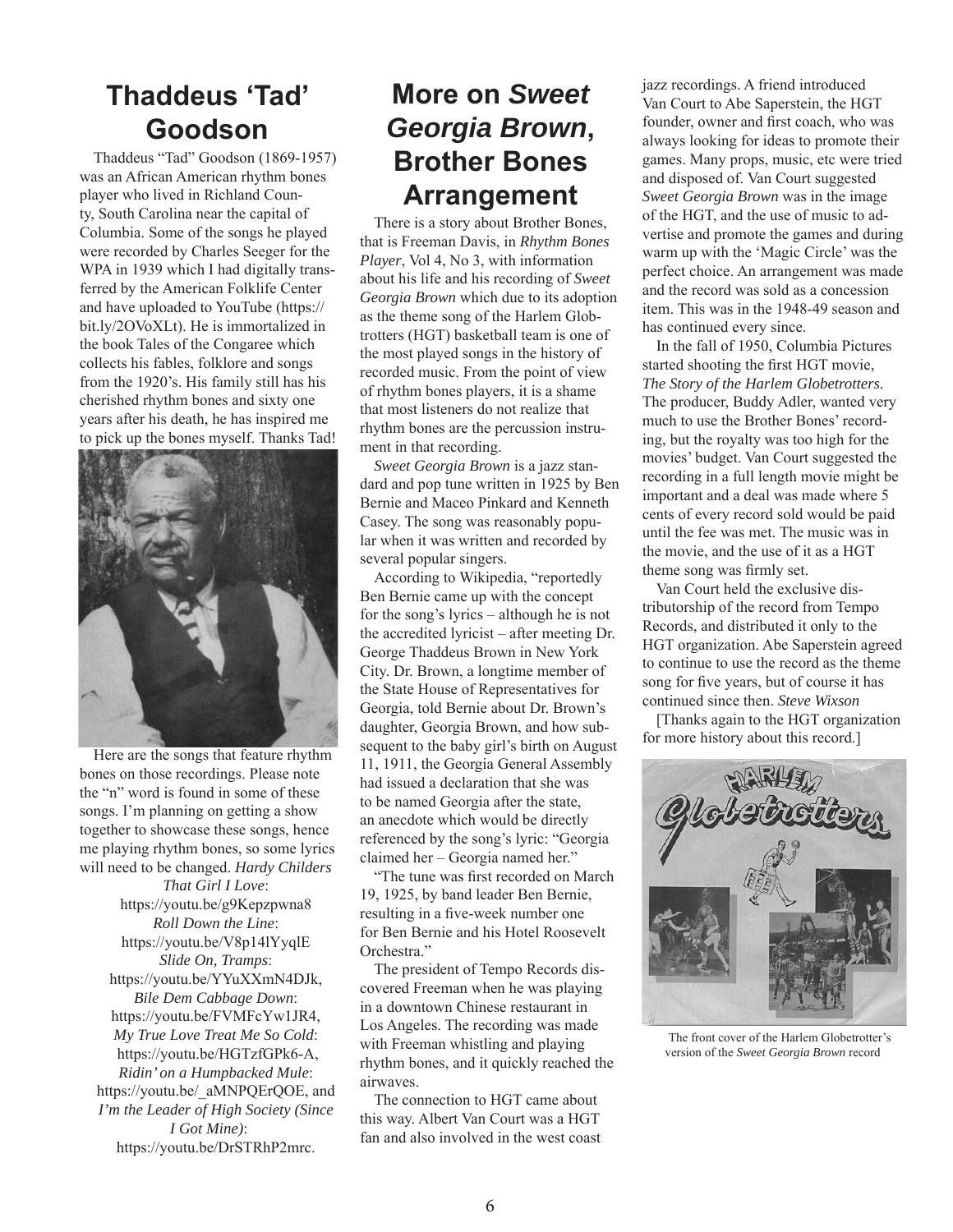## **A Set of Presentation Minstrel Bones**

 Among the instruments currently in storage at the Yale University Collection of Musical Instruments is a set of presentation minstrel bones dating from the mid 19th century (See photograph on Page 8). This set, which comprises two pairs, is made from a dense, reddish-brown tropical hardwood (possibly rosewood). Each bone is tipped with silver mounts that are engraved variously with floral patterns, blackface minstrels, and fireman' s regalia.

Two of the bones bear mounts that are inscribed: Presented to C. H. Atkinson by the Niagara Fire Association, New Britain Ct, June 9th, 1860. Engraved on

the tip is a minstrel playing two pairs of bones, the word CHAMPION inscribed on his belt. On the tip of the other is a minstrel playing the banjo.

One guesses that this elegant set of bones was presented to C. H. Atkinson by his fellow firemen—perhaps as a prize for being the winner of a bones competition, or as an award for being an exemplary player, or as a gift on the occasion of his moving away from New Britain to new and different climes.

Whether Atkinson used them subsequently in performance is unknown. But, given their exceptionally fine condi-

tion (virtually no pitting or scarring), it is probable that they were valued more as a keepsake than as a musical instrument.

 Charles H. Atkinson was born about 1837 in Maine. In 1860, he was employed as a machinist in New Britain, CT, where he lived with his wife Mary A. (age 22), son Charles F. (age 3), and infant daughter Sally.

By 1870, he had moved to Lowell, MA, where he was working as a " showman." Ten years later, he and

his family were boarding on Pemberton Square, Boston, Charles H. earning his way as an actor and Charles F. working as a professor of elocution.

Atkinson' s unusual set of bones was given to Yale in 1963 by G. Lauder Greenway of Greenwich, CT, who had purchased them from James Robinson, Inc., Old English Silver & Porcelains, 12 East 57th St., New York, date of purchase unknown. *Susan E. Thompson*, Curator, Yale University Collection of Musical Instruments, New Haven, CT. email address: susan.thompson@yale.edu

[This article extracted from an article that appeared in the Newsletter of the American Musical Instrument Society, Vol 34, No 1, Page 8, in the spring of 2005: https://amis.org/publications/newsletter/2001/34.1-2005.pdf. That article has additional photographs not include here.]



Detail of a minstrel playing two pairs of bones, the word CHAMPION on his belt. Figure measures 18.5 mm in height. Photograph by Susan E. Thompson



Detail of a minstrel playing the banjo. Figure measures 18.2 mm in height. Photograph by Susan E. Thompson

## **Executive Director Editorial (Cont)**

could be. She replied with the full specifications, but regarding Atkinson, only that he might have been a "benefactor of the Association." While perusing Beth Lenz Dissertation, "The Bones in the United States," I came across an entry, Appendix B, entitled "Biographical Sketches of Nineteenth Century Bones Players" reprinted from Daddy Rice's book Monarchs of Minstrelsy which included "Chuck Atkinson" also called "Master Charles." With my investigative juices flowing I wondered if this is the same person for whom the presentation rhythm bones were intended? A visit to the Brookline, MA library produced a copy of the February 9, 1909 edition of the "Brookline TAB," and the obituary of "Charles H. Atkinson" purported to be the oldest living Minstrel before his death. Though I visited his grave, no additional information was available, and it wasn't until I stumbled upon the article included in this issue that the trail of the Atkinson Bones began to heat up once more. I hope you enjoy it!

I have just returned from a very enjoyable trip to Quebec City. I have some good leads on rhythm bones players and participated in a very enjoyable evening of music at our Hotel, L'Auberge Du Mont in Valcartier, Qc. I met some of the local musicians, and learned how much Irish music has influenced French Canadian music. Look for an article in the near future!

Though eight months away, the promise of the Blues Bones Fest in Clarksdale, MS. is truly intriguing. At the edge of the Mississippi, near the cross roads where Robert Johnson bargained with the devil, it will give us a whole new perspective on rhythm bones and the blues! Just let that percolate for a while and do show up in Clarksdale! *Steve Brown*